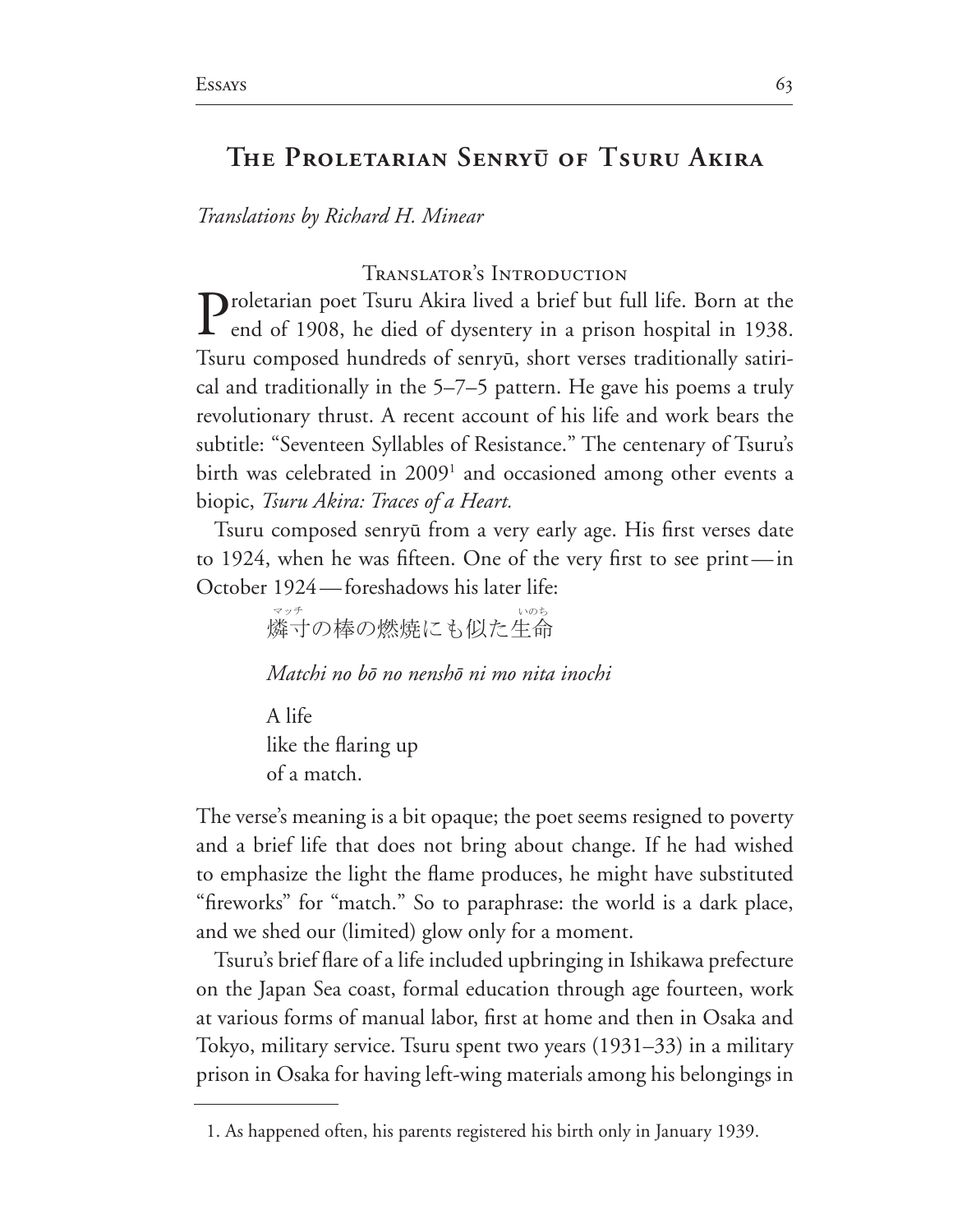the barracks; a second arrest, this time civilian, occurred in late 1937.<sup>2</sup> The resignation that marked his earliest verses gave way to a deter mined and relentless push for change. In his youth, Tsuru may have felt his life had little permanent value, but one hundred years after his birth, his light still shines.

In the opening pages of his exuberant book on Tsuru, Kurumisawa Ken suggests the force that characterized Tsuru's verse:

タマ除けを産めよ殖やせよ勲章をやろう

*Tamayoke o umeyo fuyaseyo kunsh*ô *o yar*ô

We'll award medals for giving birth to more and more … cannon fodder.

*—March 1937*

This senryū Tsuru composed a scant four months before all-out war between Japan and China broke out with the incident at the Marco Polo Bridge. Tsuru's senryû are easy to remember. Easy to pass on by word of mouth. Easy to memorize. So you want to share them. Evoke fellowfeeling, share a laugh. Through laughter, build a conspiratorial connec tion with someone. In particular, this verse impresses its stamp easily, is easy to remember, easy to understand, easy to pass on orally. Why? Every reader of that day knew of the state mottoes and war slogans that were always visible on billboards and audible on the radio. "Have many

<sup>2.</sup> The earliest work on Tsuru comes from his friend and fellow poet Ikkōjin: Ikkōjin. *Hansen senryūjin Tsuru Akira* (Tokyo: Taimatsusha, 1978) and Ikkōjin, ed. *Tsuru Akira zenshū* (Tokyo: Taimatsusha, 1977; revised and enlarged edition, Tokyo: Hisae, 1998). The remaining treatments are more recent: Sakamoto Kōshirō. *Inoue Kenkab*ô*, Tsuru Akira: senry*û *kakushi no kishutachi* (Tokyo: Riburu Pôto, 1990). Okada Itto and Yamada Fumiko. Senryūjin kisai "Tsuru Akira" no shōgai (Osaka: Nihon kikanshi shuppan sentā, 1997). Fukai Ichirō. *Hansen senryū sakka Tsuru Akira* (Osaka: Nihon kikanshi shuppan sentā, 1998). Bitō Issen. *Tsuru Akira no senryū to sakebi* (Osaka: Shinyōkan shuppan, 2009). Kurumisawa Ken,.*Da kara Tsuru Akira: teikō-suru jūshichi moji* (Tokyo Shunyōdo, 2011). There is a compendium of the verses printed according to contemporary usage: Kimura Tetsuya. Te *to ashi o moida maruta ni shite kaeshi: gendai kanazukaiban Tsuru Akira zensenry*û (Saku: Yū shorin, 2007). There is a novel: Yoshihashi Michio. *Shōsetsu Tsuru Akira:* akatsuki o idaite (Tokyo: Shin nihon shuppansha, 2009). The film is Kōyama Seijirô, dir. *Tsuru Akira: kokoro no kiseki*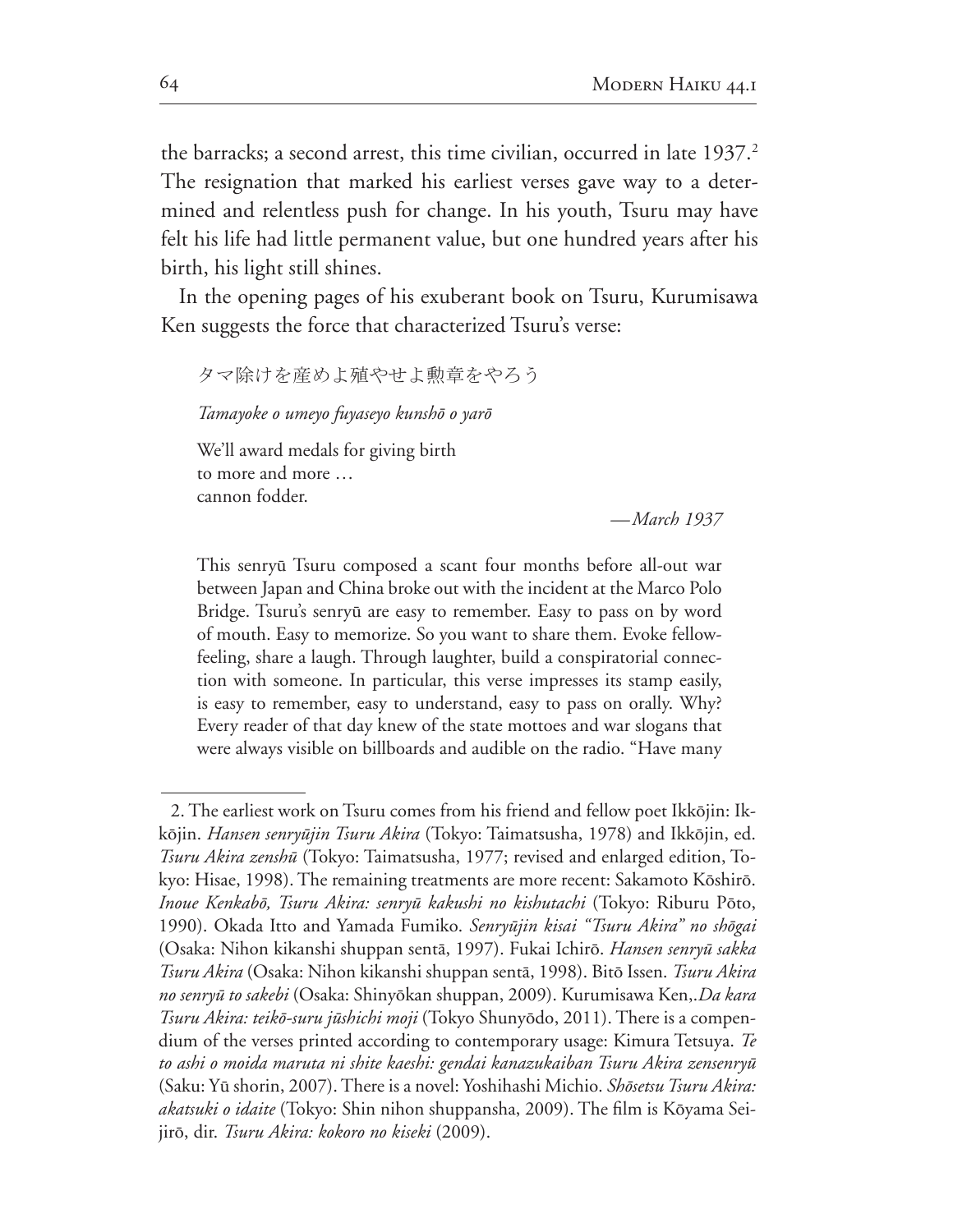children—for the sake of the country" *(Umeyo fuyaseyo kuni no tame)*. This was a state motto, a war slogan that since the Meiji era epitomized the policy of creating a "rich country, strong military."

 When war started and no one knew when it would end, there weren't enough soldiers, enough males. Instantly the great brave chorus began, "Have many children." On the street, over the radio, in the press, from newsreels, the cry could be heard, "Have many children." There wasn't enough cannon fodder. There weren't enough slaves to use and discard. There weren't enough disposable horses who would attack on com mand. Have many children. Women, after all, are child-birthing machines. We'll award medals to families and women with many children, so have them, one after the other. One or two? Not enough. Five or six, a large family. If you have many children, you needn't worry if one or two are taken and made into soldiers. So long as the family has an heir, there's no pain, no complaint. If they become cannon fodder and die heroic deaths, you'll get a commendation, so don't complain, don't gripe. Have many children. There isn't enough cannon fodder.

#### Mother Wit: The Lifeblood of Senry<sup>Û</sup>

Together with the slogan "have more children, for the sake of the coun try," this verse hit its mark at the heart of the "meritorious service" system and, pithy, excoriated it beautifully. Everyone realized vaguely, felt, understood; but the verse exposed the core without having to say it in a loud voice, without saying it. With a forceful rhetorical flourish appeal ing to the masses, it recruited the masses, mobilized them, eviscerated the state motto, the war slogan, and sneered at it.

But that wasn't all. In addition, this verse also excoriated and smiled wryly at the weakness, the impotence, the baseness of the masses—that in the face of this slogan's powerful appeal, we couldn't criticize or re sist, of course, but couldn't do a thing, were powerless, could only be silent, perhaps smile wryly. Even if you had children and raised them, the boys would be made into cannon fodder, the girls into machines for producing cannon fodder. Yet parents couldn't resist that state of affairs or prepare or promise their children a better, brighter future than cannon fodder.

 This weakness and baseness float up from this verse: telling us "There's nothing we can do" and "That's the way things are," there's no way of course to change society, this lament for our weakness and impotence that we have to accept these commendations silently, this self-ridicule. At the same time as it criticizes authority, it spears mercilessly the weak ness and inadequacies of us masses who bow to what authority says and stay pacified; the mother wit that is the most important part of senryū exists here, beyond a doubt.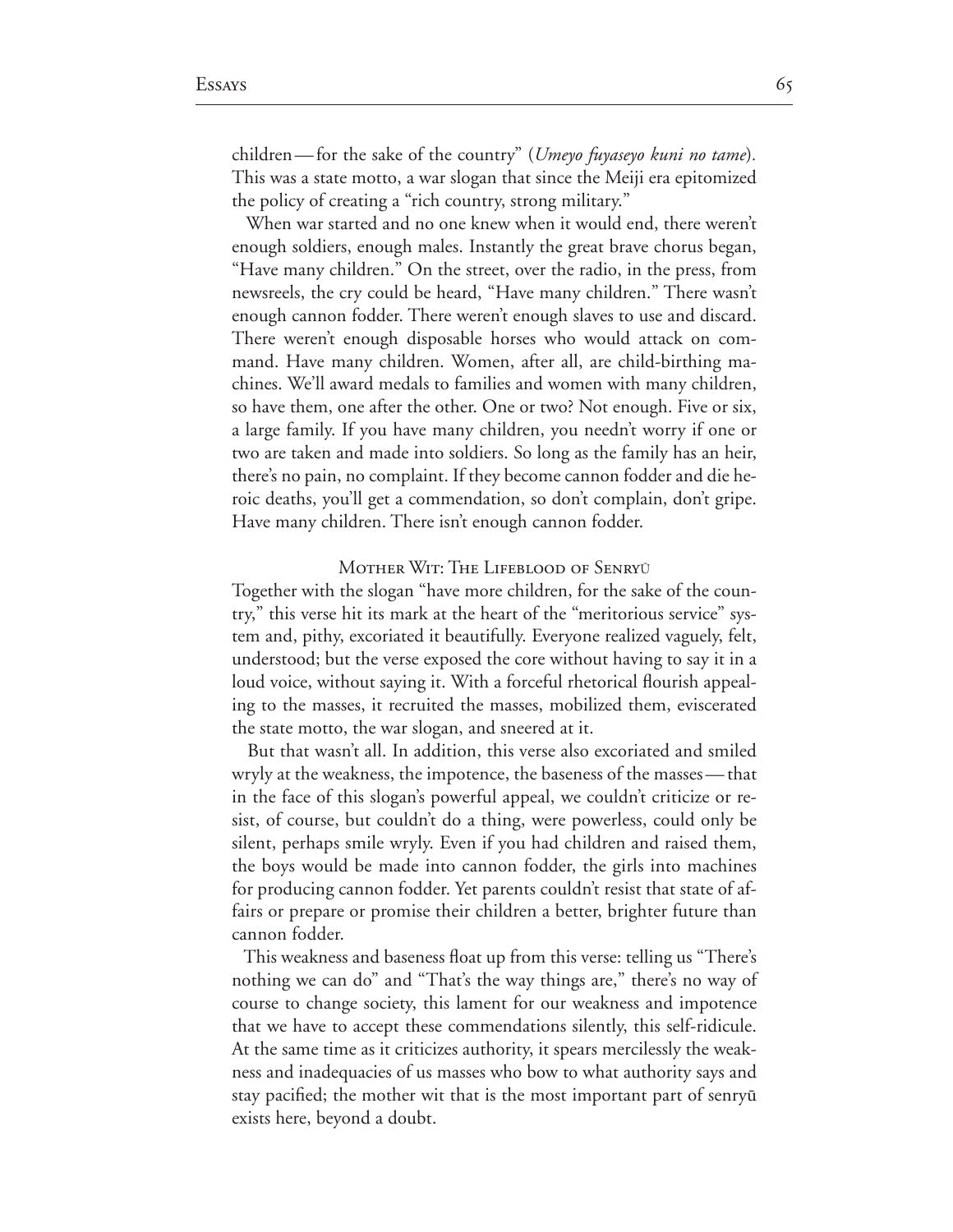#### SENRYŪ ARE GRAFFITI

Senryū are an art close to graffiti. The mother wit in this verse arises from taking a familiar slogan and rewriting it into something unfamiliar. Demolishing the "for the sake of the country" of "Have more children, for the sake of the country," placing "cannon-fodder" before and "medals" after, it transforms the intent of the slogan, hijacks it, exposes its hidden meaning.

The Ministry of Health issued this slogan formally in 1939. As the Japan-China war became prolonged, the population suddenly fell, births fell; so as a counter-policy, the Ministry of Health aped Nazi Germany's "Ten rules for the selection of spouses" and published "Ten rules for marriage," appealing to the people to support the country by having many children—"Choose someone with no bad genes," "Have more children, for the sake of the country." This pro-natalist slogan dated back to the Meiji era and supported "rich country, strong army"; it had become a household phrase. In the very midst of the Japan-China war that was turning into a quagmire, the Ministry of Health took that phrase and formal ized it once more to preach to the people. When we consider that Tsuru Akira's verse appeared all of two years earlier than the ministry's appeal, we can understand just how deeply the slogan or state expression, "Have more children, for the sake of the country" had sunk into the nooks and crannies of society. Bit by bit, then soon on the streets, on the highways, on the radio, in newspaper ads, in newsreels, this slogan was broadcast all over, appeared all over. How to damage this slogan that blanketed city and town, how to subvert its meaning and intent, make nonsense of it? This verse gives the impression of a graffito, scribbled directly onto the posters and signs that filled the city, that then ran in its original form in magazines, newspapers, handbills. In the same way as the graffito that turned the wartime slogan "Luxury is the enemy" (贅沢は敵だー *zeitaku wa teki da*) into "Luxury is great" (贅沢は素敵だー *zeitaku wa suteki da*), it transformed the slogan and hijacked it."<sup>3</sup>

Unlike the verses I published earlier in *Modern Haiku*, these senryū are not allegorical but straightforward and hard-hitting.<sup>4</sup> I have chosen two sequences that date to the poet's last year, 1937. The first deals

<sup>3.</sup> Kurumisawa Ken. *Da kara Tsuru Akira*, front matter (unpaginated), v–viii.

<sup>4. &</sup>quot;Proletarian Birds and Beasts: The Allegorical Short Verse of Tsuru Akira," *Modern Haiku* 40.3 (autumn 2009), 39–52. I am preparing a book-length manuscript that includes most of the senryū Tsuru composed between 1928 and his death.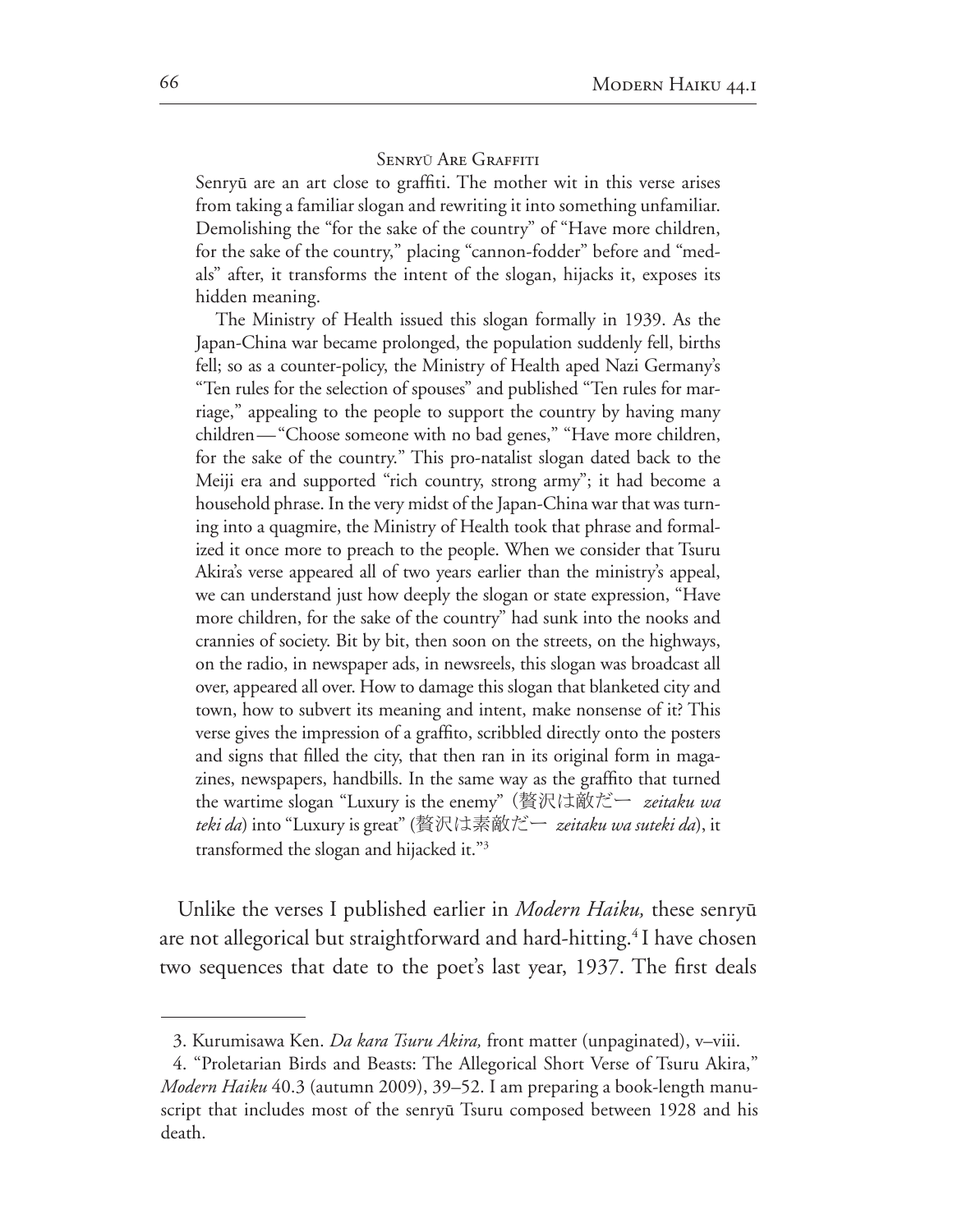with tuberculosis. Its final verse, satirizing "TB Day," epitomizes the impact that Kurumisawa celebrates, taking an official celebration and eviscerating it. The second traces the course of a strike.

# 肺  $H_{AI}$ LUNGS

シキの底ひと息ごとの肺の煤

Shiki no soko hitoikigoto no hai no susu

Deep in the mineshaft every breath brings soot to the lungs.<sup>5</sup>

### セメントでこわばった白い肺で血も叶けないのだ

Semento de kowabatta shiroi hai de chi mo hakenai no da

Lungs white and cemented can't cough up even blood.

#### 鉄粉にこびりつかれて錆びる肺

Teppun ni kobiritsukarete sabiru hai

Encrusted with iron dust: rusty lungs.

<sup>5.</sup> Whereas elsewhere the poet uses Chinese characters for the word *shiki*, here he phoneticizes it and underlines it. That makes it possible to think of its homonym, "hour of death" (死期) and sets a very grim tone for the entire sequence.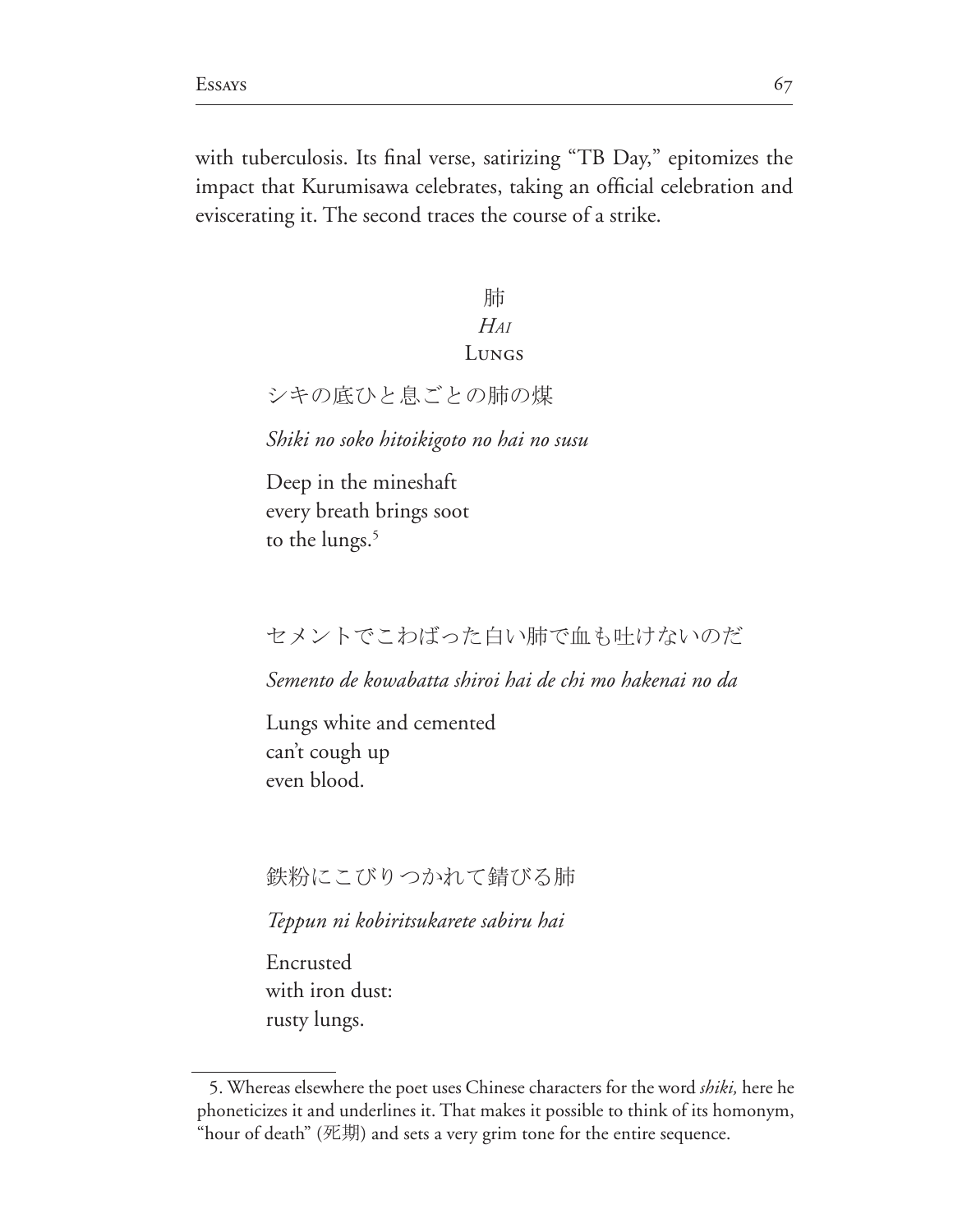# もう綿くずを吸えない肺でクビになる

Mō watakuzu o suenai hai de kubi ni naru

Lungs no longer able to inhale cotton dust mean the axe.<sup>6</sup>

#### サナトリウムなど知らぬ長屋の結核菌

Sanatoriumu nado shiranu nagaya no kekkakukin

Tenement tuberculosis knows nothing like a sanatorium.

#### 紡績のやまいまきちらしに帰るところにふるさとがある

Bōseki no yamai makichirashi ni kaeru tokoro ni furusato ga aru

Where can I go and spread cotton-mill disease? Home.

#### 夜業の煤煙を吸えという朝々のラジオ体操か

Yagyō no baien o sue to iu asa asa no rajio taisō ka

Forced to do radio calisthenics each morning, I inhale night-shift soot and smoke.

<sup>6.</sup> The first Zenshū has Mō watakuzu mo...; "even cotton dust."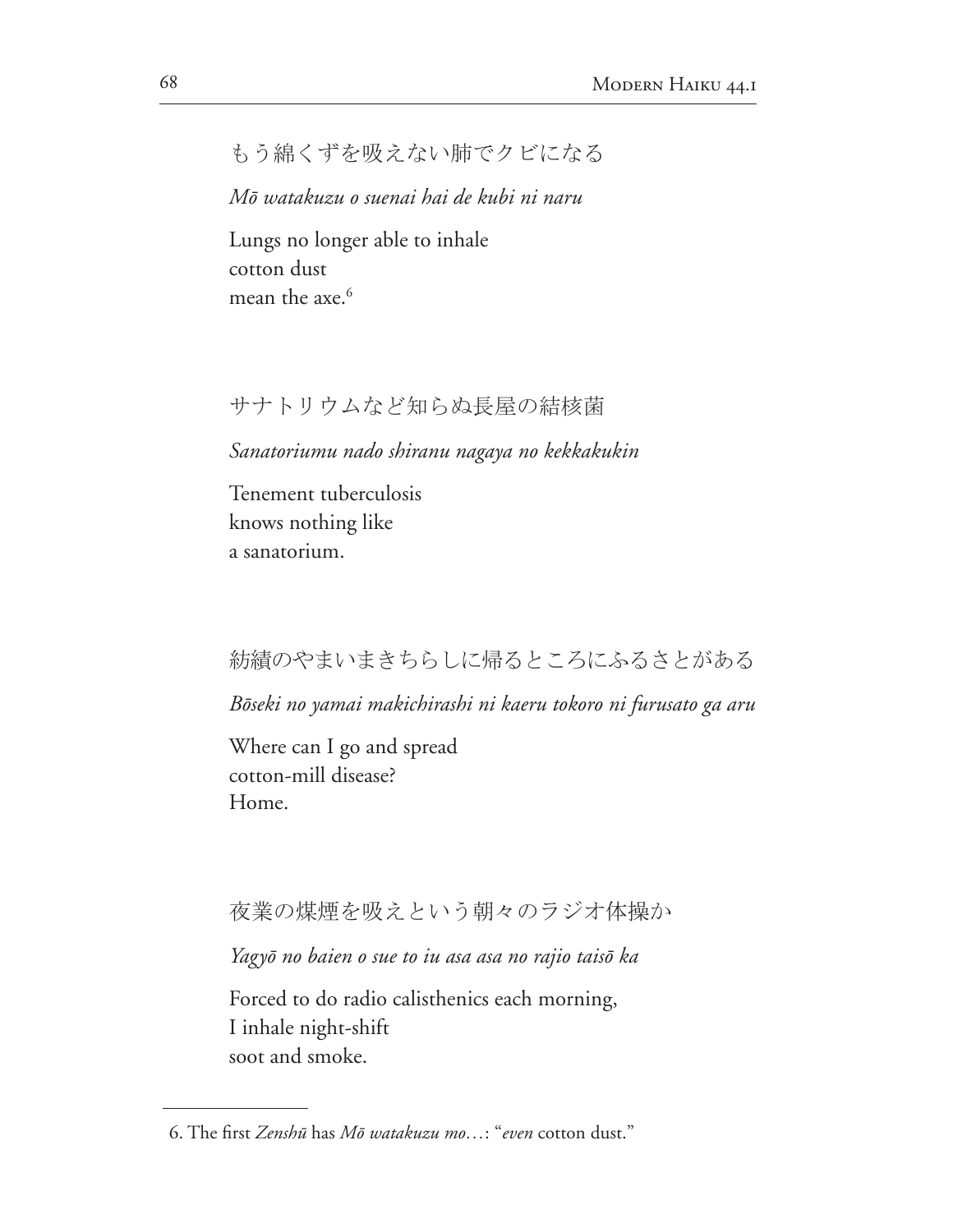息づまる煙下の下の結核デー

Ikizumaru enka no shita no kekkaku dē—

Under suffocating smoke: TB Day.<sup>7</sup>

-February 15

すとらいき **SUTORAIKI STRIKE** 

メーデーのない日本のストライキ

Mēdē no nai Nihon no sutoraiki

In a Japan that has no May Day: strike $.^8$ 

要求を蹴りアゴヒモがたのみなり

Yōkyū o keri agohimo ga tanomi nari

Rejecting workers' demands, they rely on the fuzz.<sup>9</sup>

<sup>7.</sup> The first edition of the Zenshū has kemuri for enka (literally, "under the smoke"), but the meaning remains the same.

<sup>8.</sup> The Japanese government outlawed May Day after 1936. Note that the Japanese transliteration of the English "strike" is five syllables long (su-to-ra-i-ki)itself the final line of a senryū.

<sup>9. &</sup>quot;The fuzz" is literally "chinstraps," the straps that kept police helmets on.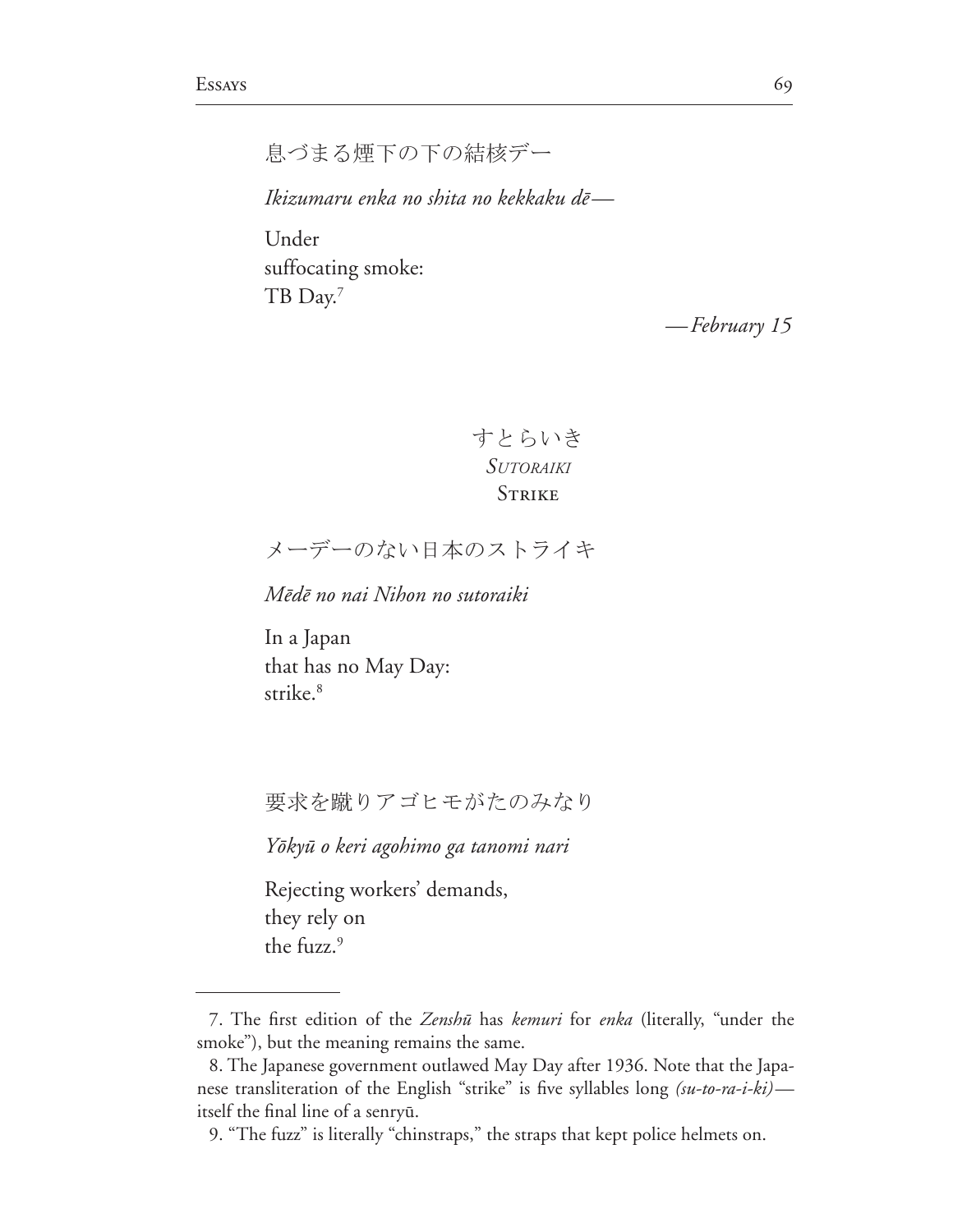歯車で嚙まれた指で書く指令

Haguruma de kamareta yubi de kaku shirei

Fingers cogwheels chewed up write out strike orders.

翻る時を待ってる組合旗

#### Hirugaeru toki o matteru kumiaiki

Awaiting this day to flutter: union banners.

### 生きているな解雇通知の束がくる

#### Ikite iru na kaiko tsūchi no taba ga kuru

You're all goners: bundles of pink slips arrive.

裏切りをしろと病気の妻の顔

Uragiri o shiro to byōki no tsuma no kao

Sell out? I see my sick wife's face.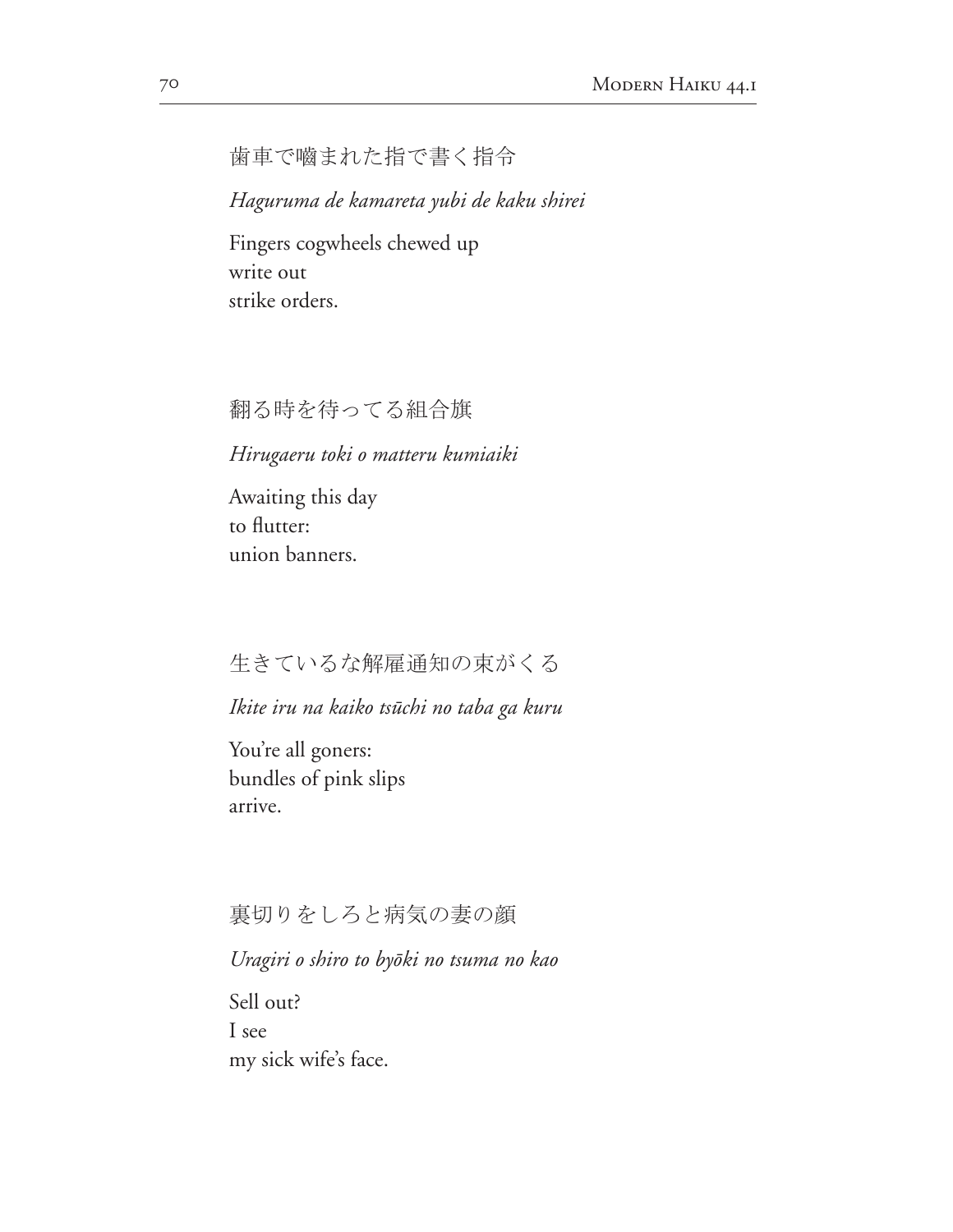```
失業の眼にスカップの募集札
```
*Shitsugy*ô *no me ni sukappu no bosh*û*fuda*

Reflected in the eyes of the jobless: handbills recruiting scabs.

#### スカップが増えた工場のすすけむり

*Sukappu ga fueta k*ô*j*ô *no susukemuri*

From factories with scabs black smoke.

缶詰にする暴力団を雇い入れ

*Kanzume ni suru b*ô*ryokudan o yatoiire*

To seal strikers and scabs in, they hire gangsters.

### 今からでもおそくないという裏切りの勧告書

*Ima kara de mo osoku nai to iu uragiri no kankokusho*

It's not too late even now: handbills urge sell-out.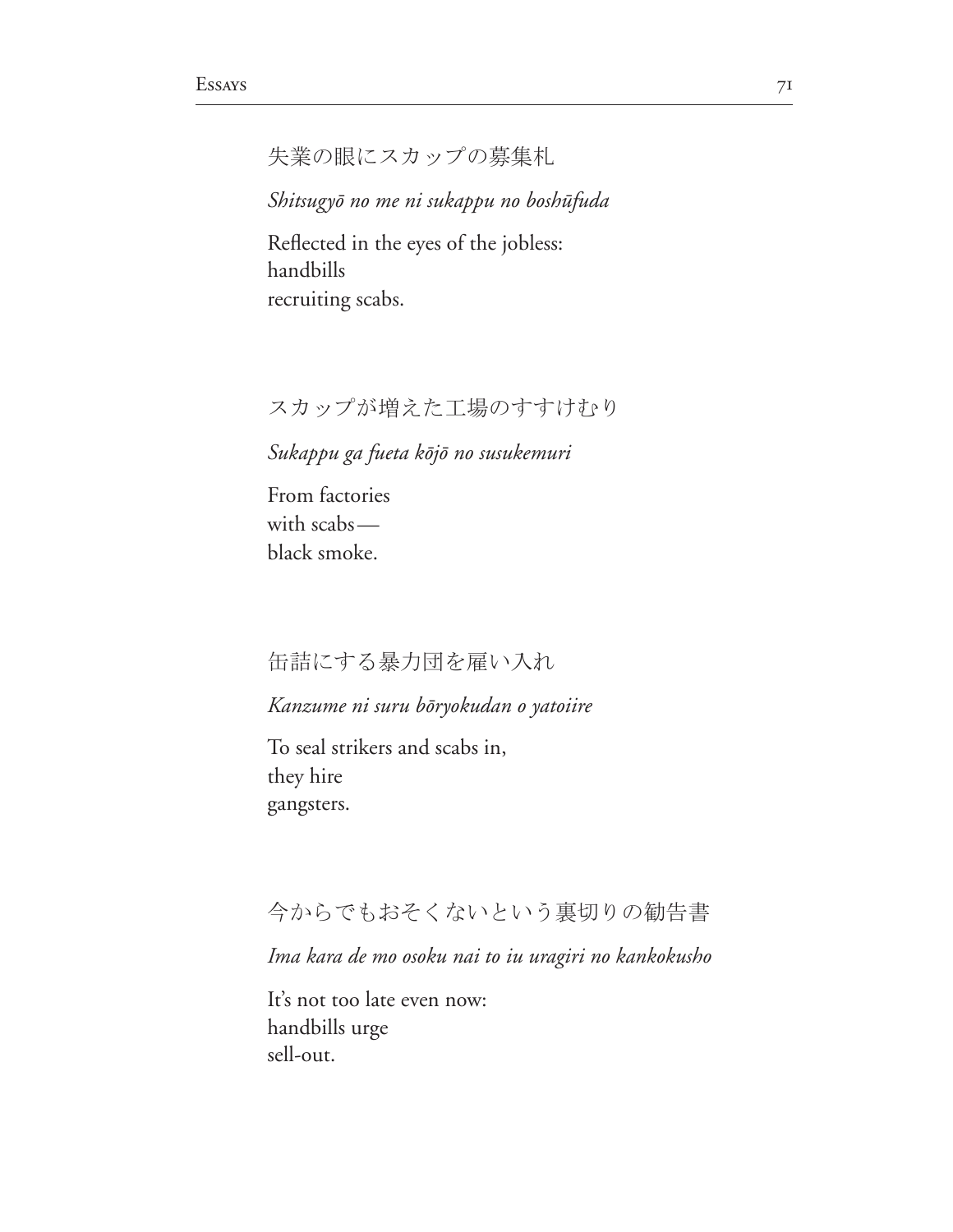# 送検にダラ幹だけがのこされる

*S*ô*ken ni darakan dake ga nokosareru*

Who's left after mass arrests? Only the corrupt union bosses.

弾圧がいやならとれという歩増し

*Danatsu ga iya nara tore to iu bumashi*

You hate suppression? Then take this tiny raise.

#### くらしには足らぬ歩増しで売る争議

*Kurashi ni wa taranu bumashi de uru s*ô*gi*

They sell out for a wage hike that's not enough to live on.

裏切りの甲斐なく病気の妻が死に

*Uragiri no kainaku by*ô*ki no tsuma ga shini*

He sold out in vain: his sick wife dies.